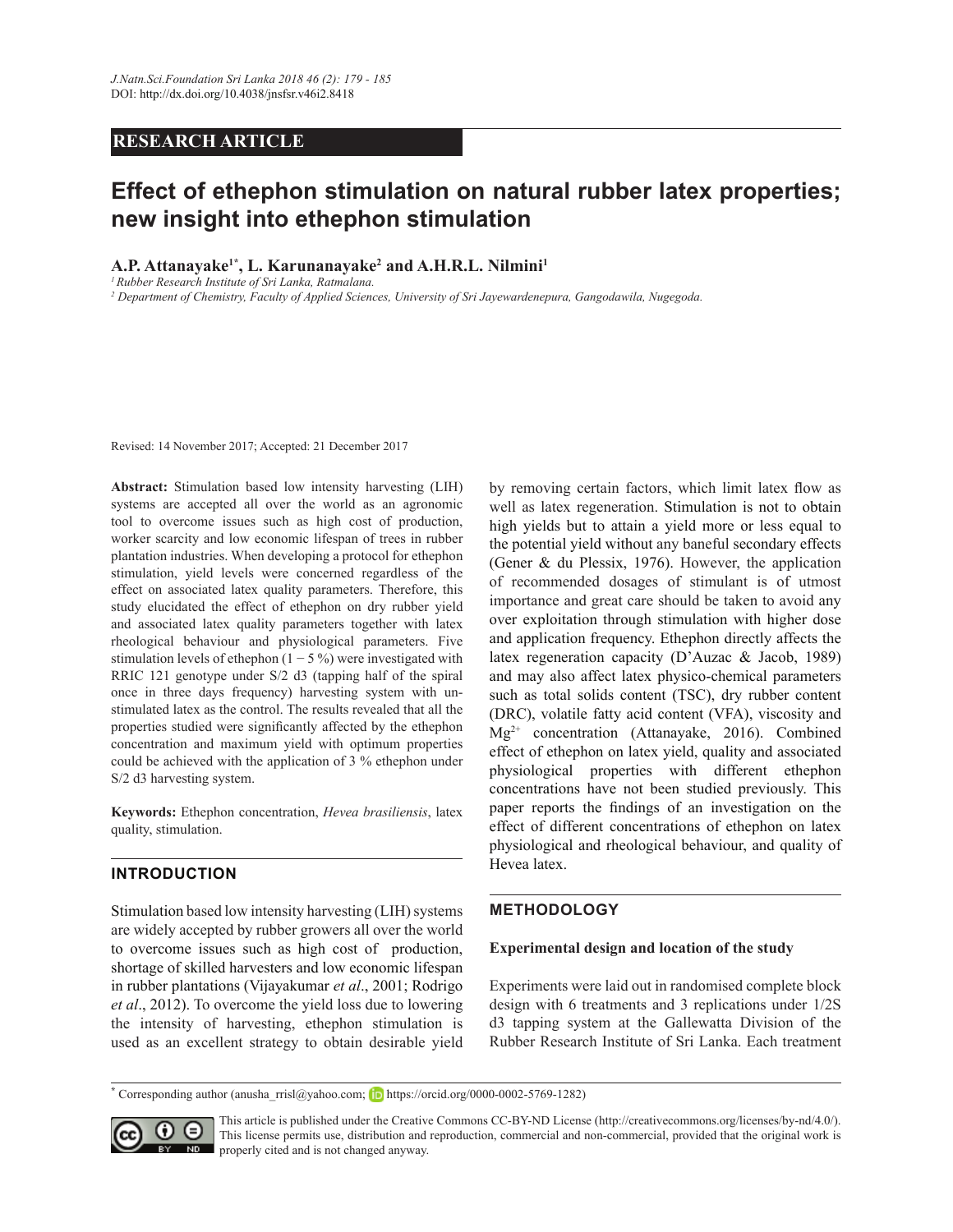plot includes 75 healthy trees and each plot was stimulated once in 3 months with 1.6 g of 1, 2, 3, 4 and 5 % ethephon. One block without stimulation was the control. All the experimental blocks were tapped by the same tapper in order to avoid tapper variability. Samples were collected for 10 consecutive days after stimulation and unless otherwise mentioned, the data represent means and standard deviation of pooled samples for each treatment. Latex physiological analyses were done only with freshly tapped latex samples that were combined for each treatment, which were immersed in ice and sent to the laboratory immediately without preservation for the analysis of sucrose and thiol content. Rest of the latex was preserved with  $0.6\%$  ammonia and sent to the laboratory for the analysis of latex quality parameters.

 The data represent the means and standard deviation of samples collected up to 10 tapping days after ethephon stimulation. Data were analysed using Minitab 16 statistical software and one-way ANOVA was performed for mean values of each ethephon concentrations and related quality parameters together with mean separation by using Tukey method. The least significant difference between two treatments was computed at  $p < 0.05$ .

#### **Measurements**

Analysis of thiol content was carried out by using colourimetric method using a Jenway 6405 UV/Vis spectrophotometer (Boyne  $&$  Ellman, 1972). The amount of thiol was estimated against a standard curve prepared using reduced glutathione.

Analysis of sucrose content was carried out by using colourimetric method (Scott & Melvin, 1953). Latex yield was calculated as grams per tree per tap using average daily yield and number of trees tapped.

Analysis of dry rubber content and total solids content were carried out according to ISO  $126:2005$  and ISO 124:2014 standards, respectively. Volatile fatty acid number was determined according to ISO 506:1992. Viscosity of raw latex was determined according to ISO 1652:2011 using Brookfield dial reading viscometer (Model LVT) at  $27 \pm 2$  °C. The particle sizes of latex were determined by using Fritsch particle size analyser. The measuring range of the instrument was  $0.31$  –  $300.74 \mu m$ .

Serum magnesium content was determined by the standard RRISL method. One gram of the latex sample  $(w)$  was diluted with 100 mL distilled water and 10 mL of  $pH10$  buffer solution (NH<sub>a</sub>Cl:NH<sub>a</sub>OH:H<sub>a</sub>O) and 4 mL of KCN solution were added to diluted field latex sample. It was titrated with 0.01 M EDTA solution (m) until the colour changed from purple to blue. The determination was carried out in duplicate. Magnesium content was calculated using the following equation; where  $m =$  molarity of EDTA solution (moldm<sup>-3</sup>),  $V =$  volume of EDTA (dm<sup>3</sup>) solution and  $w$  = weight of latex sample (g).

0JFRQWHQWSSP Mg Content (ppm) = 24.312 x m x v x1000 w

### **RESULTS AND DISCUSSION**

## /^KϭϲϱϮ͗ϮϬϭϭ͖ZƵďďĞƌůĂƚĞdžͲͲĞƚĞƌŵŝŶĂƚŝŽŶŽĨĂƉƉĂƌĞŶƚǀŝƐĐŽƐŝƚLJďLJƚŚĞƌŽŽŬĨŝĞůĚƚĞƐƚ **Latex physiological parameters**

Latex physiological parameters are influenced by latex metabolism as well as latex flow properties (Do Kim, 1996). With the application of ethephon, thiol content was significantly changed ( $p < 0.001$ ) over a maximum value with the level of stimulation applied. In unstimulated latex, the thiol content was about 0.67 mM. It reached



Figure 1: Variation of (a) serum thiol content and (b) latex volume in latex of RRIC 121 genotype harvested under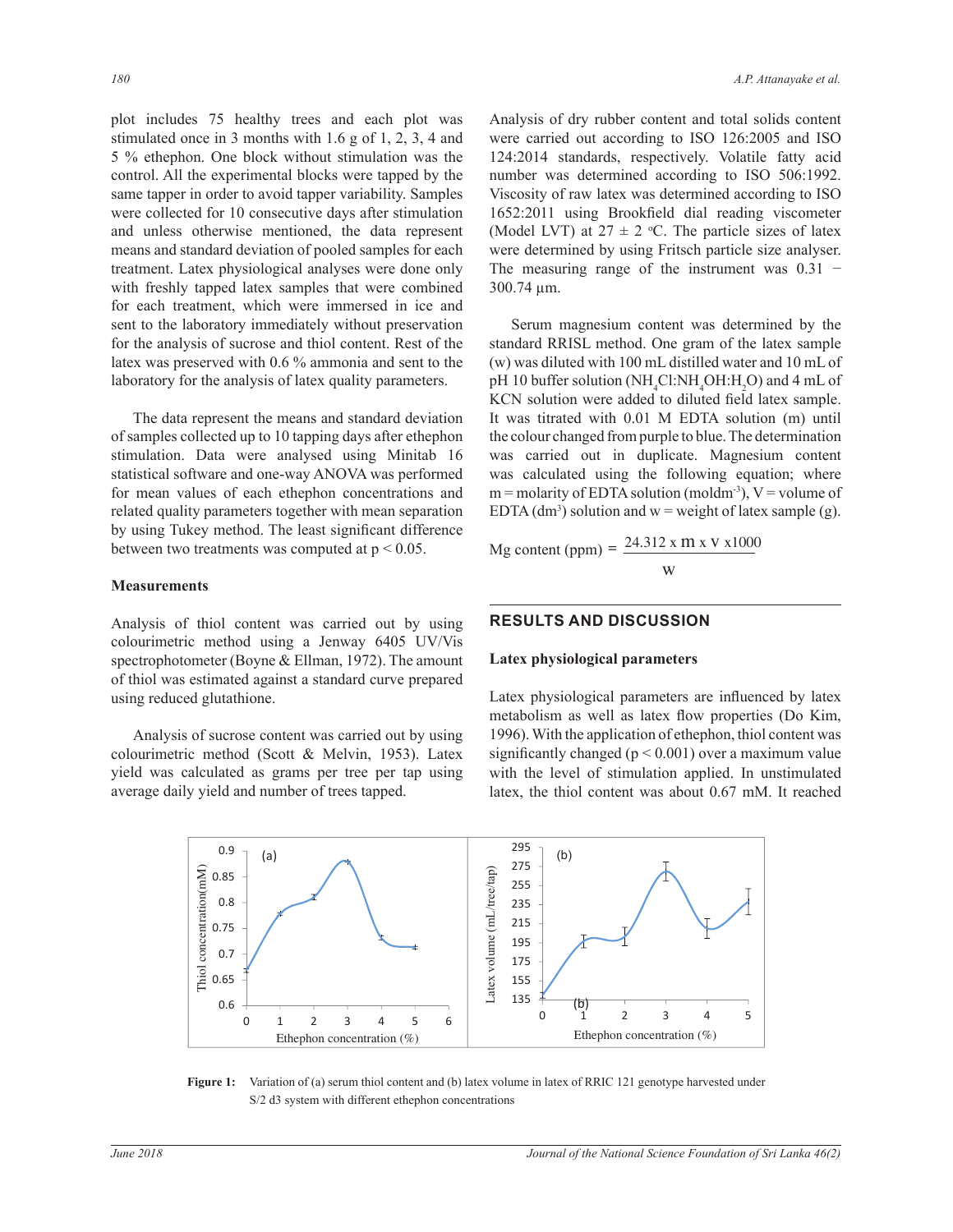a maximum value of  $0.88$  mM with  $3\%$  ethephon and reduced to 0.7 mM without any significant variation with further increase (Figure 1a).

It has been reported that TSC, DRC and thiols might have a dual role in latex metabolism and latex flow properties (Jacob et al., 1986). Thiols are the main reducing molecules in latex, which represent the antioxidant activity. Reduction of thiol content below 3 % may be due to enhanced *in vitro* synthesis of reactive oxygen species (ROS). The free toxic oxygen radicals are oxidised by the thiol groups, which will enhance the latex stability and duration of latex flow time (Do Kim et al., 1996). Thiols act as a potential activator for key enzymes such as invertase and pyruvate kinase (Jacob *et al.*, 1981). species (ROS). The free toxic oxygen radio

In unstimulated trees, average latex sucrose content was 55.49 mM and with the application of ethephon, latex sucrose content tended to decrease gradually reaching the lowest value of 13.27 mM with 3 % ethephon and gradually increased afterwards reaching up to 25.96 mM with 5  $\%$  ethephon (Figure 2). unsumulated trees, average to



S/2 d3 system with different ethephon concentration **Figure 2:** Variation of serum sucrose content and volatile fatty acid content in latex of RRIC 121 genotype harvested under

The efficiency of sucrose conversion to rubber depends on many factors such as clone, season and system of tapping. Sucrose provides metabolic energy for rubber biosynthesis. Yield response to ethephon greatly depends on sucrose availability in latex vessels determining the possibilities for an enhancement of invertase activity after treatment (Tupy, 1973). The reduction of sucrose content up to 3 % might be due to the higher metabolic utilisation of sucrose for rubber production and diminished entry of sucrose from the surrounding cells into latex vessels

(Bealing  $& Chua$ , 1972). It has been reported that higher sucrose consumption is compensated by increased migration of sugar to the treated bark zone by the sink effect of stimulating substances, and higher doses did not improve the production but resulted in a greater sucrose depression in latex (Tupy, 1973). Sucrose deficit could be expected due to exhaustion of the carbohydrate reserves in the tapping panel. However in the present study, further increase of ethephon dosage beyond 3 % caused serum sucrose concentration to gradually increase with simultaneous reduction in rubber yield. Therefore, deficiency in sucrose concentration might occur if the plants are regularly stimulated for several years with high ethephon doses.

#### **Latex yield parameters**

content Unstimulated trees gave the lowest latex volume with an average dry rubber content of 43 % resulting in 84 g of daily dry rubber yield per tree. The volume of latex increased by  $7\%$  with the application of 1 % ethephon and no significant increase in volume was observed up to 2 % ethephon concentration (Figure 1b). Dry rubber content of latex did not significantly vary up to 2 % ethephon concentration. At 3 % ethephon concentration latex volume increased to 270 mL per tapping, whilst DRC of latex reduced to 37 %. When increasing the strength of stimulant further, the volume of latex reduced to 210 mL per tapping and DRC increased to the value near to  $0 - 2$  % ethephon application (Figure 3). The maximum latex volume resulted at 3 % ethephon concentration and the volume reduced with the application of higher doses. This might be due to maximum discharge of latex, which does not allow the tree to regenerate cell material in the drainage area when stimulant dosage is very high.



Figure 3: Variation of serum magnesium concentration and dry rubber yield in latex of RRIC 121 genotype harvested under S/2 d3 system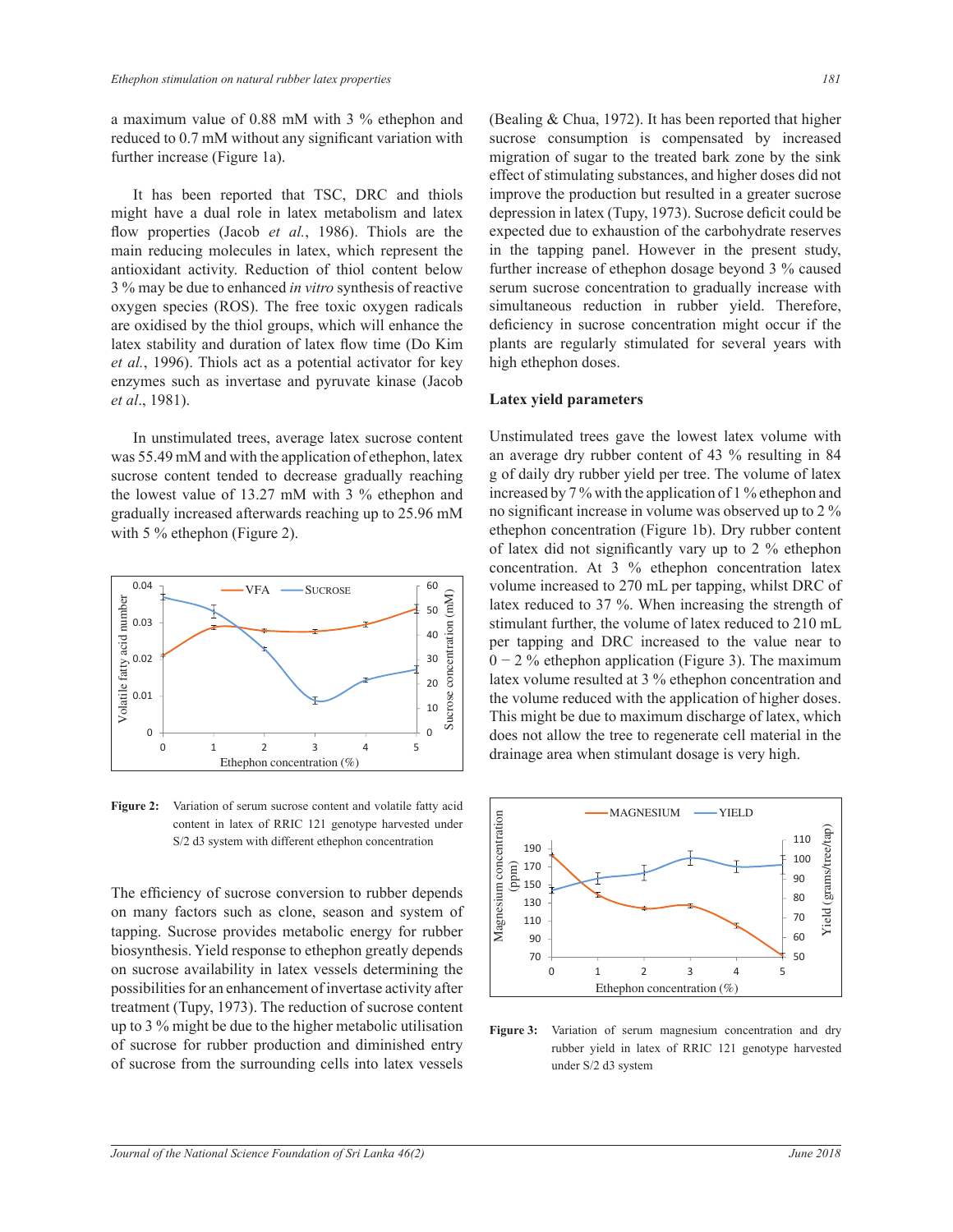Rubber yield of a particular clone in commercial latex production is probably determined not only by the ethephon dosage controlling the biosynthesis of rubber, but also by physiological and biochemical processes controlling latex flow, capacity of the tree to resynthesise latex and other organic constituents within the drained area (Pakianthan, 1977). Daily dry rubber yield of trees without the application of ethephon was about 84 g and this was remarkably increased by 20  $\%$  with the application of 3 % ethephon  $(100.73 \text{ gt}^{-1}t^{-1})$ . Further increase of strength of ethephon negatively affected the dry rubber yield, resulting in 4 % decrease over the yield received with 3 % ethephon (Figure 3). It is evident from the above observations that application of higher doses of stimulant would not be effective unless the tapping frequency is reduced beyond once in three days. There should be a sufficient time period to regenerate cell materials lost during tapping.

### **Latex quality parameters**

## *Total solid content, dry rubber content and non-rubber content*

Both TSC and DRC values of stimulated samples were significantly reduced with the application of higher concentrations of ethephon above 3 % ( $p < 0.001$ ). DRC and TSC of un stimulated trees were 43 and 46 %, respectively. With the application of 1 % ethephon, both DRC and TSC values were reduced by about 16 % and did not vary considerably from  $2 - 4$  %. However at 5 % level, both TSC and DRC values were significantly reduced to 34.6 and 31 %, respectively (Figure 4).

 With the gradual increase of ethephon concentration, the difference between total solid content and dry rubber content was significantly increased ( $p \leq 0.05$ ), which indirectly indicates the non-rubber content in latex (Figure 4). In unstimulated latex, the average total nonrubber content was 3 % and there was no remarkable variation up to 3  $\%$  level. However, further increase of ethephon dosage has significantly increased the total non-rubber content by 26 %.

It has been reported that TSC and DRC in stimulated latex were lower than those of the unstimulated latex (Do Kim *et al*., 1996) and those parameters have an effect on latex viscosity (Van Gills, 1951). Therefore, the findings of this study are in conformity with previous studies. The fall in TSC and DRC values considerably accentuated during the  $2<sup>nd</sup>$  or  $3<sup>rd</sup>$  subsequent tapping and accounts for the process of increased production (Jacob et al., 1989). The reduction of TSC plays a significant

role in stimulation, which results from increased transmembrane water exchange and partly accountable for increased ease of flow observed after treatment (de Jonge, 1955). Increase in non-rubber constituents such as proteins, carbohydrates, lipids, phospholipids and nucleic acids can be attributed to the enhanced re-synthesis of latex (Low, 1978). Therefore, it is likely that with the higher dosage of ethephon the biosynthesis process upregulated *via* enhancement of invertase activity, and up - regulated the physiological processes to regenerate cell materials, which had been drained off through tapping, inspite of the nutritional level of the tree. dosage of ethephon the biosynt



(TSC) and non-rubber content (NRC) of RRIC 121 Figure 4: Variation of dry rubber content (DRC), total solid content genotype harvested under  $S/2$  d3 system under  $1 - 5\%$ ethephon concentrations

### *Volatile fatty acid number*

The volatile fatty acid content in latex increased significantly with ethephon stimulation ( $p \leq 0.001$ ). Average volatile fatty acid (VFA) number in unstimulated latex was 0.021. However with the application of  $1-4\%$ ethephon, VFA number has increased to an average value of  $0.028$  and it increased significantly up to  $0.034$  with the application of 5  $\%$  ethephon (Figure 2).

 Increase of the VFA value can be attributed to achieving optimum condition in latex for bacterial proliferation with more diluted latex with higher percentage of non-rubber constituents. Bacteria preferably grow in more diluted latex rather than highly concentrated latex (Lowe, 1960). It is commonly assumed that VFA originate from sugar degradation and their quantity is indeed one of the most important parameters regarding the quality of latex (Low, 1978; Salomez et al., 2014). Although serum sucrose concentration reduced with the increase of ethephon concentration, an increase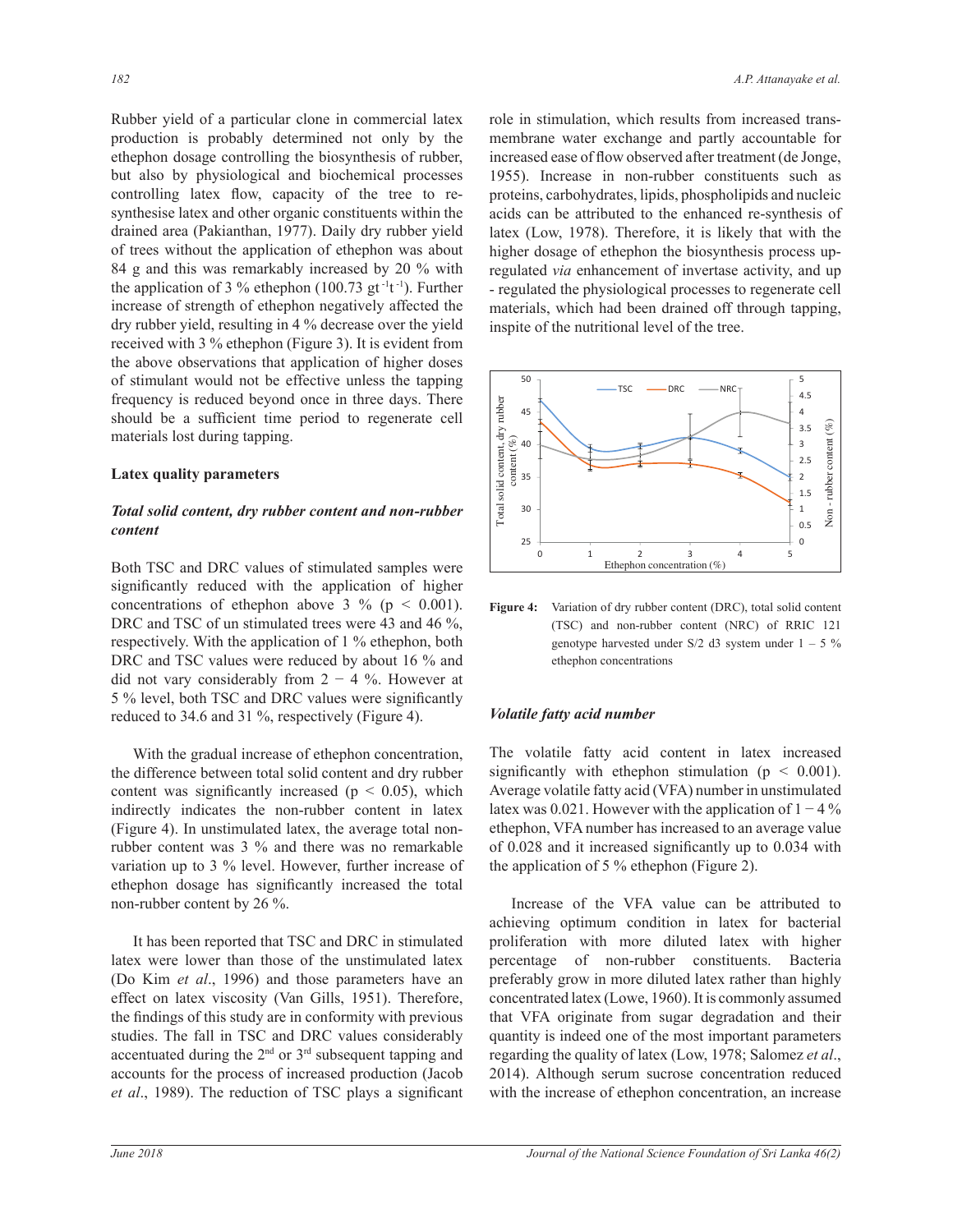in VFA value could be observed. Therefore, this can be attributed to the better growth of bacteria in more diluted latex with the supplemented non-rubber medium. High VFA value may contribute to the colloidal de-stability. Therefore, special precautions should be taken for the field level preservation of stimulated latex.

#### *Magnesium content*

Serum magnesium content showed significant variation with ethephon stimulation ( $p \leq 0.001$ ). Stimulation with 1 % ethephon lowered serum magnesium content from 183.11 ppm in unstimulated latex to 139.30 ppm. Further increase of ethephon dosage from  $2 - 5$ % caused further reduction in magnesium content reaching up to 71.50 ppm at 5 % level. However, the observed changes were minimum between  $1 - 3$  % ethephon applications (Figure 3). The reduction of serum magnesium content L *L S*<sub>*M*</sub> *C L*<sub>*M*</sub> *C*<sub>*M*</sub> *C*<sub>*M*</sub> *C*<sub>*M*</sub> *C*<sub>*M*</sub> *C*<sub>*M*</sub> *C*<sub>*M*</sub> *C*<sub>*M*</sub> *C*<sub>*M*</sub> *C*<sub>*M*</sub> *C*<sub>*M*</sub> *C*<sub>*M*</sub> *C*<sub>*M*</sub> *C*<sub>*M*</sub> *C*<sub>*M*</sub> *C*<sub>*M*</sub> *C*<sub>*M*</sub> *C*<sub>*M*</sub> *C*<sub>*M*</sub> *C*<sub>*M*</sub> *C*<sub>*M*</sub> *C*<sub>*M*</sub> *C*<sub></sub> (Coupe' & Chrestin, 1972; da Costa *et al.*, 2005). The reduction in serum magnesium content can be attributed to the enhancement of biosynthesis process as this cation act as a cofactor for several cytosol enzymes; however higher concentration of this cation deactivates the rubber transferase enzyme (da Costa et al., 2005). On the other hand, translocation of this cation to the lutoids provides stability to the latex particles, which are negatively charged. It has been reported that  $Mg^{2+}$  concentration may have some effect on the molecular weight of the rubber formed (Fujii *et al.*, 1980).

#### **Latex rheological behaviour**

Latex viscosity was significantly reduced with ethephon stimulation ( $p \le 0.001$ ). With the application of 1 % ethephon, viscosity dropped by 35 % from the value of unstimulated latex. However, with higher ethephon concentrations such as 4 % and 5 %, viscosity dropped further by  $40 - 50$  %, respectively (Figure 5). This can be attributed to the reduction in total solid content as well as the changes in molecular weight and molecular weight distribution, branching and chain entanglements. These observations can be explained in terms of Brownian motion. At low shear rates, Brownian motion of the latex particles is predominant and interference between rubber particles is extremely high. As the shear rate increases, rubber particles become deformable and align with the direction of latex flow and exhibit low interference with one another, which results in reduction in viscosity (Bernard & Richtering, 1995).

When the samples of the present study were tested for viscosity at low shear rates, the behaviour of viscosity was significantly different. The viscosity values were separated into three main groups at low shear rates, and 4 % and 5 % stimulated samples showed higher viscosity at low shear rates than  $1 - 3$  % in spite of the lowest total solid content (Figure 6). This erratic variation in viscosity can be explained in terms of non-Newtonian behaviour of natural rubber latex. With increasing ethephon concentration above 3 %, most of the nonrubbers come out with latex (Figure 6), which includes lutoid particles. During shearing, lutoid particle breaks similar to the fractionation process and contents come out to the medium. This would cause an increase in viscosity at low shear rates and the resultant effect will diminish with increasing shear rate.



under shear rate of 60 rpm, with the application **Figure 5:** Variation of latex viscosity measured at 30 °C of  $1 - 5$ % ethephon concentration





## **CONCLUSION**

1 to 5 %, the latex volume, dry rubber yield and thiol With the increase of ethephon concentration from content reached a maximum level at  $3\%$ , while serum sucrose content showed a minimum. Both TSC and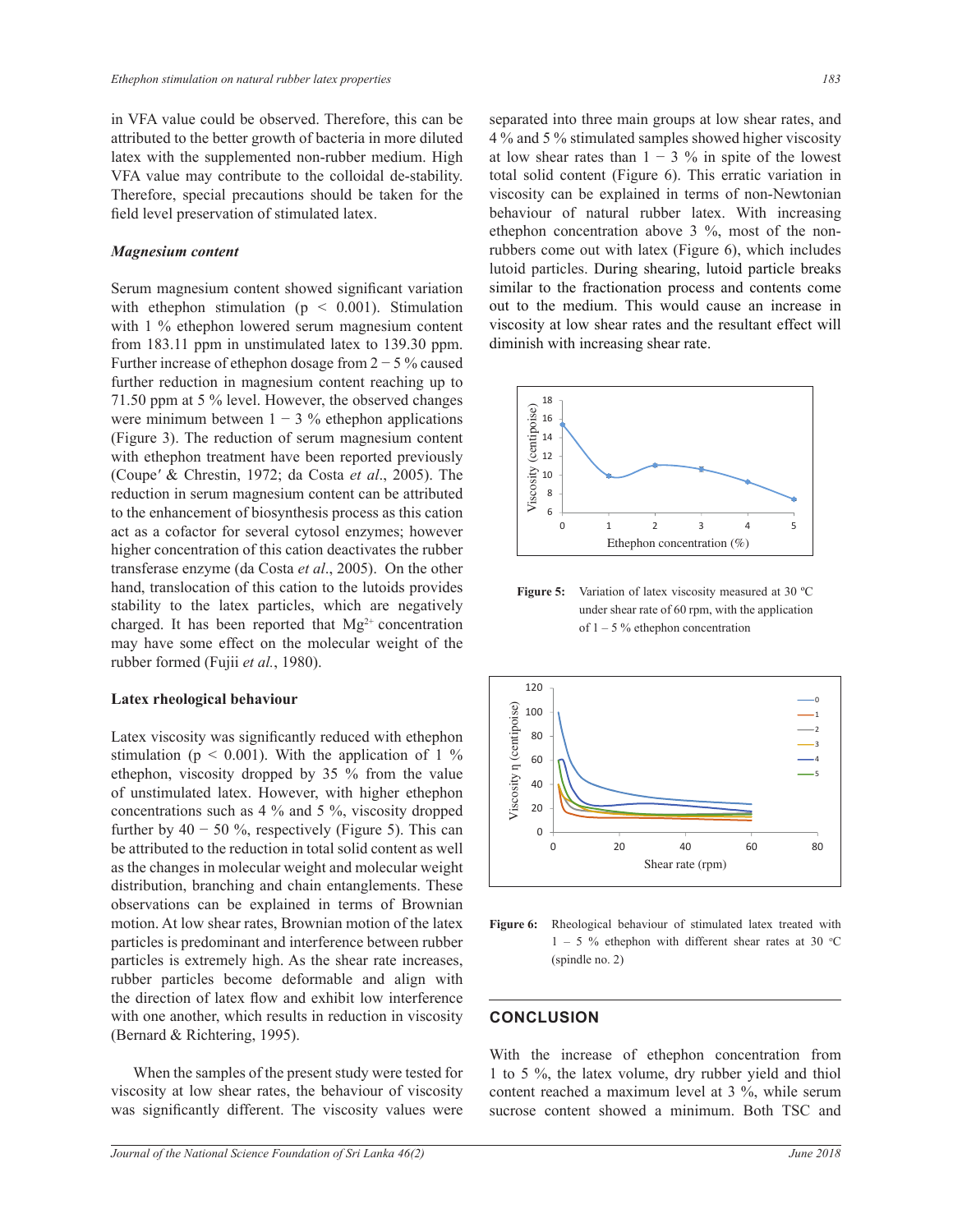DRC significantly reduced with simultaneous increase in non-rubber content and volatile fatty acid content as a result of increased level of ethephon. Enhanced ethephon concentration facilitated the reduction in latex viscosity and the reduction of serum magnesium content enhanced the lutoid stability, which ultimately increases the latex flow time. The results revealed that all the properties studied were significantly affected by ethephon application and a maximum yield with optimum properties could be achieved with the application of  $3\%$ ethephon with S/2 d3 harvesting system. Application of recommended dosage may only provide the optimum results and excessive use of ethephon may deteriorate the expected results.

### **REFERENCES**

- 1. Attanayake A.P.  $(2016)$ . Study on ethephon stimulation of natural rubber latex on physio-chemical properties of rubber. *PhD thesis*, University of Sri Jayewardenapura, Sri Lanka.
- 2. Berend K. & Richtering W. (1995). Rheology and diffusion of concentrated monodisperse and bidisperse polymer lattices. *Journal of Colloids and Surfaces A: Physicochemical and Engineering Aspects*  $99(2 - 3)$ :  $101 - 119.$
- 3. Bealing F.J. & Chua S.E. (1972). Output, composition and metabolic action activity of hevea latex in relation to tapping intensity on the onset of brown bast. Journal of *Rubber Research Institute of Malaysia* 23: 204.
- 4. Boyne A.F. & Ellman G.L. (1972). A methodology for analysis of tissue sulphydryl components. *Analytical Biochemistry* 46: 639 – 653.
- 5. Coupé M. & Chrestin H. (1972). Physico-chemical and biochemical mechanisms of hormonal (ethylene) stimulation. *Physiology of Rubber Tree Latex* (eds. J. d' Auzac, J.L. Jacob & H. Chrestin), pp. 304. CRC Press, Boca Raton, Florida, USA.
- 6. D'Auzac J. & Jacob J.L.  $(1984)$ . Physiology of the laticiferous system *Hevea* basis and application to productivity. *Compte -Rendu du Collogue Exploitation-Physiologic et Amelioration de I'Hevea*, July 1984, p. 63, Paris I R C A - GERDAT.
- 7. D' Auzac J. & Jacob J.L. (1989). The composition of latex from *Hevea brasiliensis* as a laticiferous cytoplasm. *Physiology of Rubber Tree Latex* (eds. J. d'Auzac, J.L. Jacob & H. Chrestin), pp. 60 - 88. CRC Press, Boca Raton, Florida, USA.
- 8. da Costa B.M., Keasling J.D. & Cornish K. (2005). Regulation of rubber biosynthetic rate and molecular weight in *Hevea brasiliensis* by metal cofactor. *Biomacromolecules* (1): 279**±**289.

DOI: https://doi.org/10.1021/bm049606w

9. De Jonge P. (1955). Stimulation of yield in Hevea *brasiliensis.* III. further observation of the effect of yield stimulation. *Journal of Rubber Research Institute of*  *Malaya* **14**: 383 - 406.

- 10. Do Kim T., Sivekumaran S. & Wong K.C. (1996). Effect of tapping and intensive stimulation on yield, dryness incidence and some physiological latex parameters of clone 55,0  *Journal of Natural Rubber Research* **11**(3):  $200 - 214.$
- 11. Fujii H., Sagami H., Koyama T., Ogura K., Seto S., Baba T. & Allen C.M. (1980). Variable product specificity of solanesyl pyrophosphate synthetase. *Biochemical and Biophysical Research Communications* 96: 1648 – 1653.
- 12. Gener P.  $\&$  du Plessix C.J. (1976). Effective use of tapping system and stimulation methods towards rational exploitation of *Hevea. Proceedings of the International Rubber Research Conference,* Rubber Research Institute of Malaysia, Kuala Lumpur, pp. 384 - 395.
- 13. ISO 124:2014; Latex, rubber -- Determination of total solids content
- $14.$  ISO  $126:2005$ ; Natural rubber latex concentrate  $-$ Determination of dry rubber content
- 15. ISO 506:1992; Rubber latex, natural, concentrates --Determination of volatile fatty acid number
- 16. ISO 1652:2011; Rubber latex -- Determination of apparent viscosity by the Brookfield test method
- 17. Jacob J.L., Eschbach J.M., Prevot J.C., Rousell D., Lacrotte R., Crestin H. & D'Auzac J. (1986). Physiological basis for latex diagnosis of the functioning of the laticiferous system in rubber trees. *Proceedings of the International Rubber*  Conference, 21 - 25 October, Kuala Lumpur, Malaysia, pp.  $43 - 68.$
- 18. Jacob J.L., Prevot J.C. & Primot L. (1981). La pyruvate kinase du latex *d'Hevea brasiliensis. Revue Generale du*  Caoutchouc et des Plastiques 612 B9.
- 19. Jacob J.L., Prevot J.C., Roussel D., Lacrotte R., Serres E., d'Auzac J., Eschbach J.M. & Omont H. (1989). Yield limiting factors, latex physiological parameters, latex diagnosis and clonal typology. *Physiology of Rubber Tree*  Latex (eds. J. d'Auzac, J.L. Jacob & H. Chrestin), pp. 345  $-382$ . CRC Press, Boca Raton, Florida, USA.
- 20. Low F.C. (1978). Distribution and concentration of major soluble carbohydrates in *Hevea* latex. The effects of ethephon stimulation and the possible role of these carbohydrates in latex flow. Journal of Rubber Research *Institute of Malaysia*  $26: 21 - 32$ .
- 21. Lowe J.S. (1960). Substrate for volatile fatty acids formation in natural rubber latex. *Transactions of the Institution of the Rubber Industry* **36**: 202 – 210.
- 22. Pakianathan S.W. (1977). Some factors affecting yield response to stimulation with 2-chloroethyl-phosphonic acid. *Journal of Rubber Research Institute of Malaysia*   $25:50.$
- 23. Rodrigo V.H.L., Kudaligama K.V.V.S., Fernando K.M.E.P.  $&$  Yapa P.A.J. (2012). Replacing traditional half spiral cut by a quarter cut with ethephon; a simple approach to solve current issues related to latex harvesting in rubber industry. *Journal of the National Science Foundation of Sri Lanka* 40(4): 283 - 291.

DOI: https://doi.org/10.4038/jnsfsr.v40i4.5042